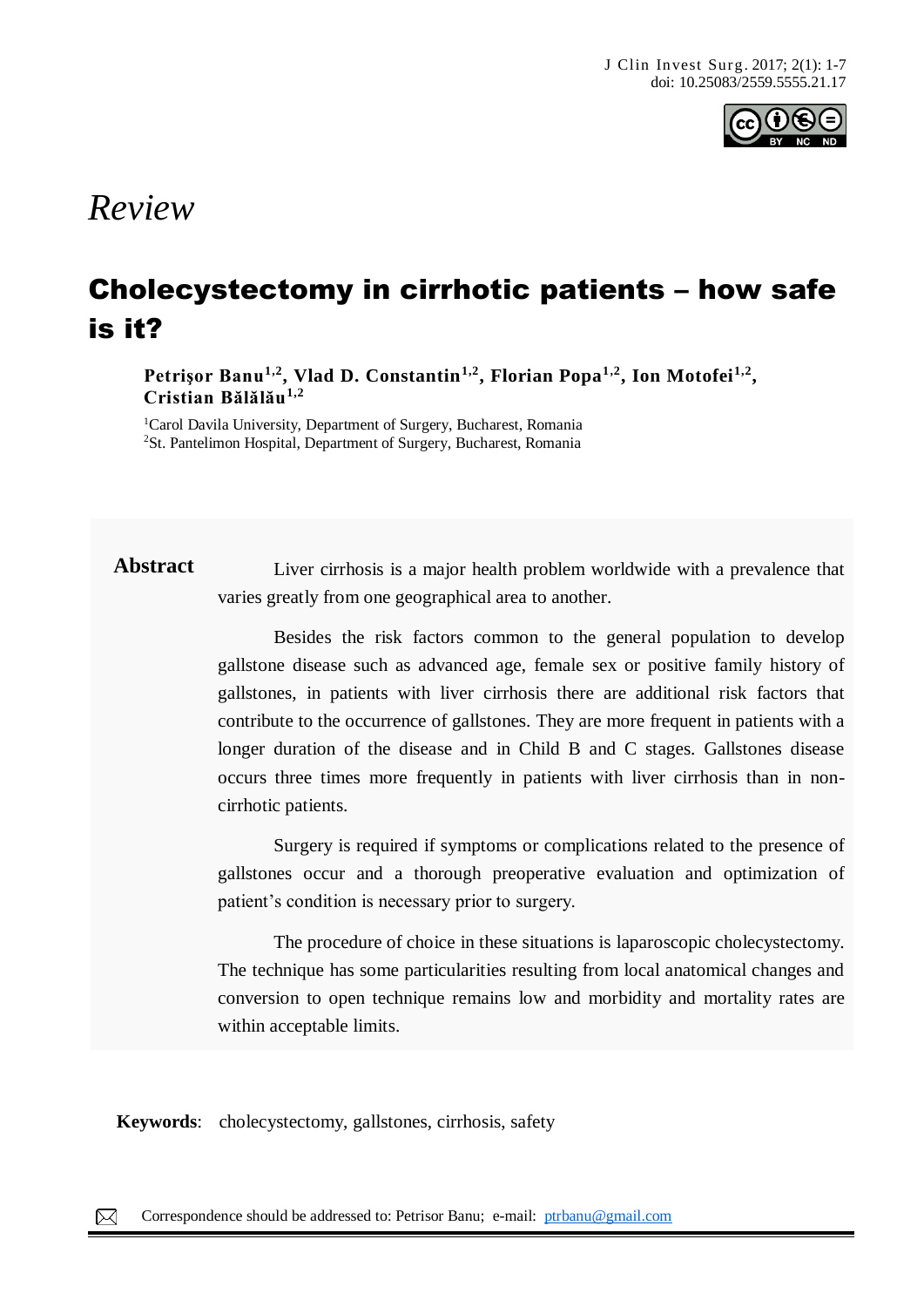## **Introduction**

Liver cirrhosis is a major health problem worldwide whose main etiological factors are represented by alcohol consumption and hepatitis virus infections. At the same time, the disease is three times more frequently associated with gallstone disease.

If there are no symptoms related to the presence of gallstones close monitoring is recommended but surgery becomes necessary if symptoms or complications occur.

Surgery in these patients is encumbered by a higher morbidity and mortality rates than in noncirrhotic patients and requires optimization of patient's condition prior to the procedure and also has some specific technical approaches.

They are imposed both by the systemic effects caused by cirrhosis and by local anatomical changes.

Liver cirrhosis is a major health problem worldwide. Its prevalence varies greatly from one geographical area to another and etiological factors are closely linked with the socioeconomic status and cultural background.

These differences are multifactorial and they result from the fact that on the one hand the main etiological factors of the disease are represented by alcohol consumption and hepatitis virus infections and, on the other hand, diagnosis of the disease and official reports are made differently from one country to another. In USA it is estimated that cirrhosis has an age standardized mortality rate of 11,3 per 100,000 and in Europe between 1,7 and 71,2 per 100,000 for Iceland and for Moldova, respectively (1).

The true prevalence of the disease is very difficult to estimate due to the fact that apart from cases diagnosed and treated, there is an unquantifiable percentage of cases with unknown diagnosis whose death occurs from a complication of the disease (2).

Liver cirrhosis is the final evolutionary stage of pathological changes of the liver induced by chronic inflammatory processes.

The main characteristic feature of cirrhosis is the profound alteration in liver architecture by regenerative nodules which are surrounded by fibrous connective tissue as a response to hepatocyte necrosis.

These changes have consequences in hepatic blood flow and on its functional capacity.

As the disease progresses, these disorders became clinically expressed by signs of portal hypertension and liver failure.

#### *Gallstone disease in cirrhotic patients*

In patients with liver cirrhosis gallstones occur in a percentage of 23 to 79 which is three times more frequent then in non-cirrhotic patients (3).

The risk of developing gallstones increases in these patients with duration of the disease and its evolution stage and have a higher incidence in Child B and C stages (4).

In terms of epidemiology, gallstone disease is a leading cause for hospital admissions and it has a variable prevalence from one geographic region to another with 10-15% in USA and between 9 and 21% in Europe, figures recorded on the basis of ultrasonographic and necroptic data. These differences are correlated with the type of diet and socioeconomic level and the disease is less prevalent in the developing populations (5, 6).

Besides the risk factors common to the general population to develop gallstone disease such as advanced age, female sex or positive family history of gallstones, in patients with liver cirrhosis there are additional risk factors that contribute to the occurrence of gallstones. This is due to changes belonging both to the gallblader and to the composition of bile (7).

In most cases, patients with liver cirrhosis develop black pigment stones. This is due an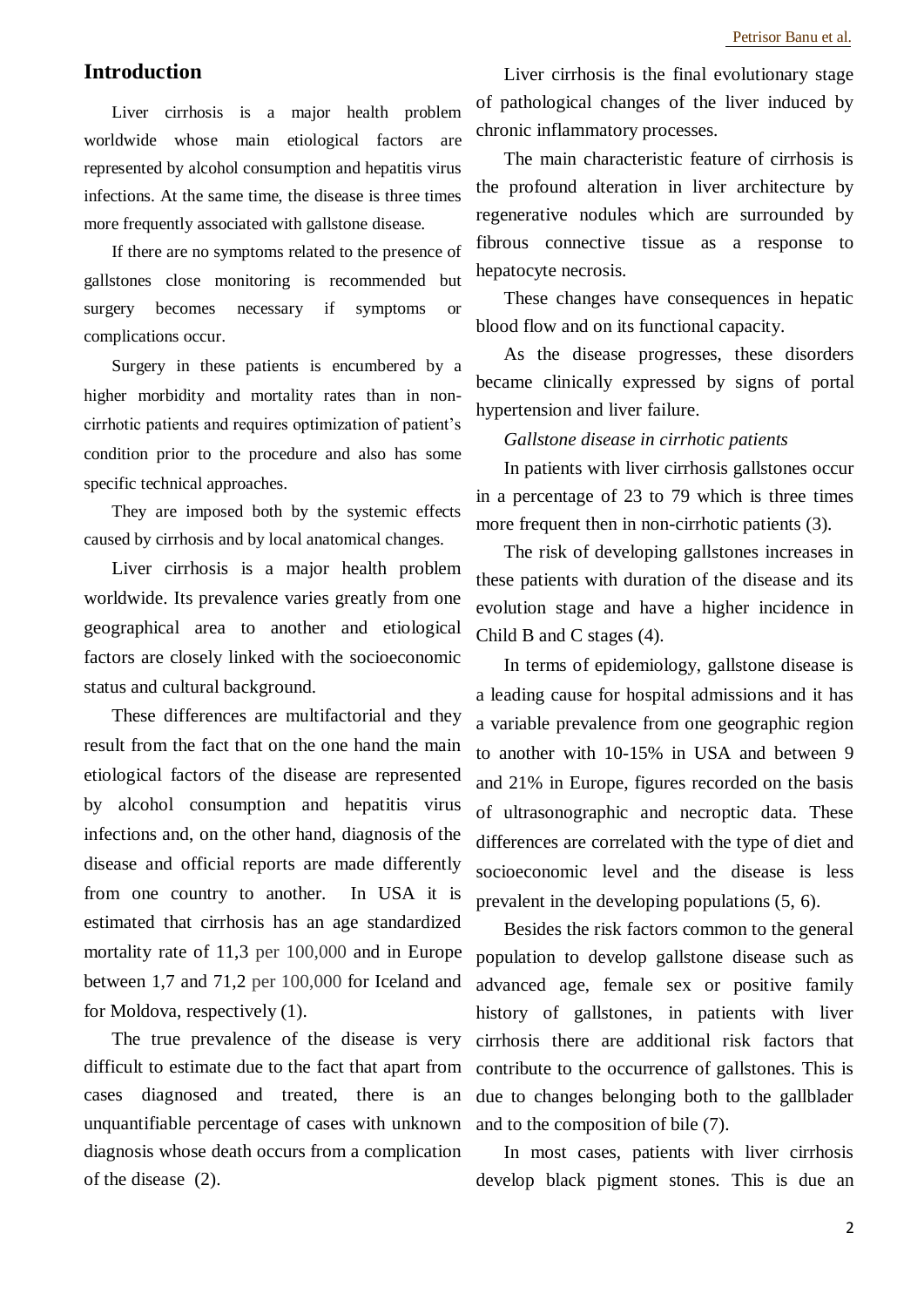increased concentration of unconjugated bilirubin supersaturation in calcium bilirubinate.

Increasing the proportion of  $Ca^{2+}$  is due to mucin hypersecretion leading to defective acidification of the bile and precipitation of calcium.

High concentration of unconjugated bilirubin results from increased hemolysis by hypersplenism and Kupffer cell destruction and decreasing in solubilization of the unconjugated bilirubin in bile (8).

Disorders in vesicular kinetics consist of hypomotility induced by wall edema and hormonal changes in the context of cirrhosis. Relaxing peptides such as VIP, somatostatin and glucagon have increased levels in plasma due to their less degradation in liver which combined with a resistance of the CCK receptors lead to gallbladder hypomotility and bile stasis (9, 10).

Regarding the etiology of liver cirrhosis there is a higher lithogenetic risk in HCV infection, non-alcoholic liver disease and alcohol-related liver cirrhosis (11-13).

### **Discussion**

In the general population 20% of gallstones will develop symptoms and complications but in cirrhotic patients cholecystectomy is more often performed although in these patients symptoms related to gallstone disease have also a low incidence. It seems to be correlated with more precocious diagnosis of lithiasis occasioned by the regular follow up for the underlying disease (14, 15).

In liver cirrhosis gallstone related symptoms occur more frequent in female patients, advanced age, viral etiology, in cases with positive family history of gallstones and a longer duration of disease. On the contrary, male gender and alcoholic etiology are correlated with a rare occurrence of symptoms (16).

or free ionized  $Ca^{2+}$  in the bile causing a close monitoring is recommended if there are no In cirrhotic patients as in the general population symptoms related to the presence of gallstones but it requires surgery if symptoms or complications occur.

> Practicing surgery in these patients is encumbered by a certain restraint due to their fragile background and risk of decompensation that can be precipitated by surgery. As the disease progresses a plurality of systemic disfunctions are associated with the liver one and thus cirrhosis becomes a systemic disease.

> Cirrhotic patients have a hyperdynamic circulatory syndrome manifested by increasing cardiac output and decreased peripheral resistance. It is actually a state of heart failure hidden by decreasing afterload which compensates ventricular filling shortfall but it becomes manifested in conditions of a physiological or pharmacological stress revealing the so-called "cirrhotic cardiomyopathy" (17, 18).

> Regarding the respiratory function, patients with liver cirrhosis have a degree of hypoxemia caused by ascending the diaphragm due to increased abdominal pressure in the presence of ascites. The risk of pulmonary atelectasis is correlated with the presence of ascites and hydrothorax. The latter can occur by two mechanisms: increased venous pressure due to salt retention and a decreased oncotic pressure by protein deficiency or a direct passage of ascites fluid to pleural space through diaphragmatic small channels (19).

> Hepato-pulmonary syndrome, as severe functional decompensation of the two organs, is characterized by the triad: liver failure, severe hypoxemia (PaO2 <70mmHg) and pulmonary shunts opening and it has a very high with mortality (20).

> Hepato-renal syndrome is a severe renal impairment due to an important reduction in glomerular filtrate rate given by vasoconstriction which can be triggered by a lot of factors including bacterial infections. What distinguishes this syndrome from acute tubular necrosis is the absence of histological lesions (21).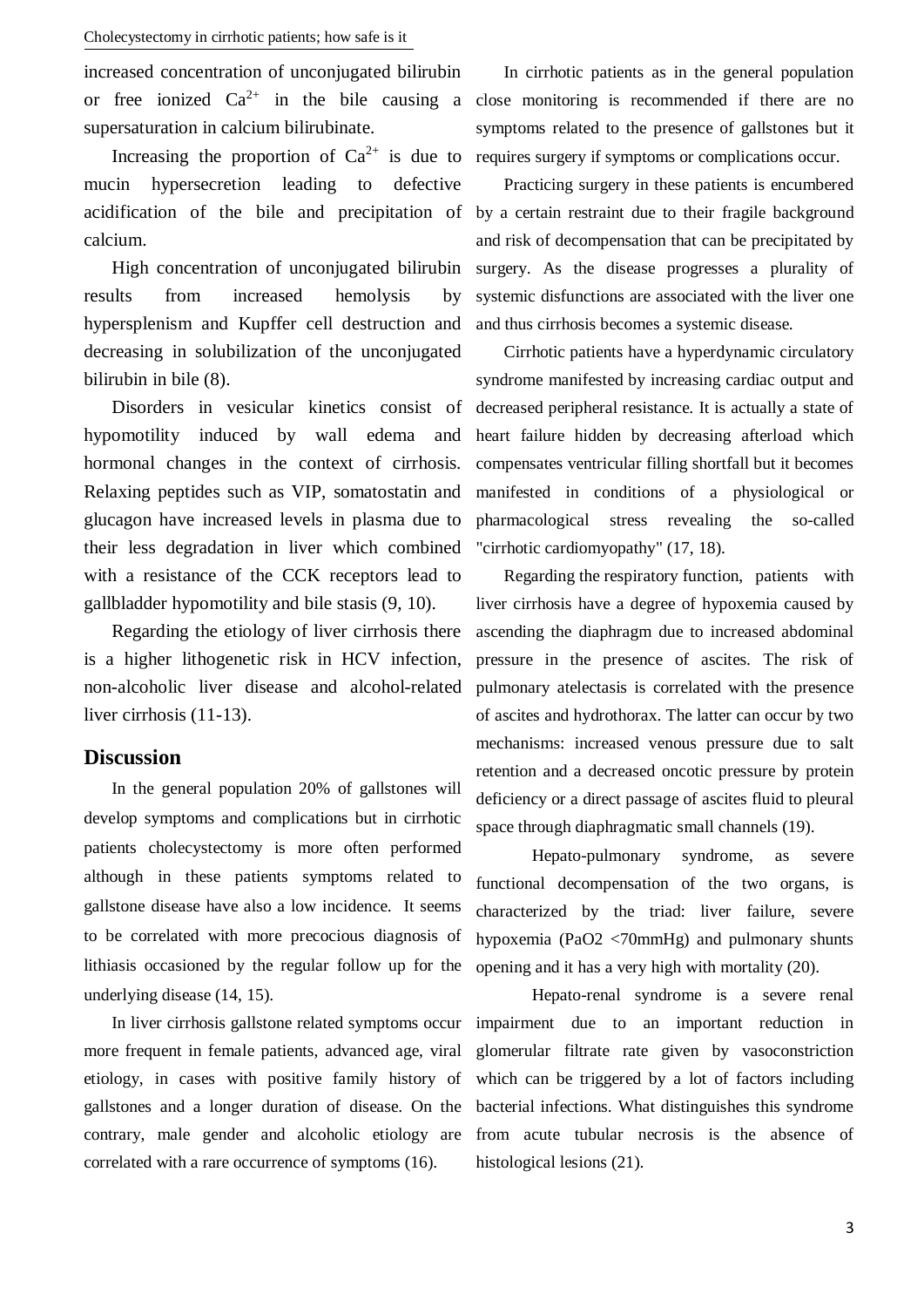To all the above, if we add coagulation disorders, deficiency in protein synthesis, immune dysfunctions and the fact that these deficiencies increase with progression of the cirrhosis, it becomes obvious why practicing surgery in these patients requires a thorough preoperative evaluation and optimization of patient's condition prior to surgery.

Complications related to cholecystectomy in these patients are blood loss, postoperative liver failure and sepsis that may cause high rates of mortality and morbidity (22).

Laparoscopic cholecystectomy has become the gold standard in the treatment of benign diseases of the gallbladder and expanded its indications in patients with liver cirrhosis due firstly that is less traumatic and has lower mortality and morbidity associated with. These arise from the fact that the procedure does not require a large opening of the peritoneum and there is a lower risk of ascitic fluid leak and sepsis (23).

Its benefits are primarily given by patient's comfort which has a shorter postoperative stay in hospital, reduced wound complications and an earlier socio-professional reintegration. Most studies consider patients with compensated cirrhosis Child A and B class and there are few reports on the Child C class cirrhosis. In the latter ones, cholecystectomy is indicated only if medical management fails and cholecystitis becomes a life-threatening condition (24, 25).

In order to minimize intra- and postoperative risks related to laparoscopic cholecystectomy one should consider some particular aspects.

Port-site bleeding risk can be reduced by placing the trocars in such a manner as to avoid dilated veins of the abdominal wall and umbilical vein, preferably by open method of peritoneal access and infraumbilical placement of camera trocar.

During the procedure it is recommended to keep a lower flow of carbon dioxide and a reduced pressure of pneumoperitoneum or even gasless pneumoperitoneum 5,9% infections and 0,8% mortality rate (31).

as a protective effect to ischemia reperfusion which may aggravate the damage to hepatic function (26).

In liver cirrhosis gallbladder wall becomes stiff and more friable which creates difficulties in its handling and identification elements of the hilum with risk of parietal bleeding and thus precluding excessive traction on the gallbladder.

Liver is hard and fibrotic with compensatory hypertrophy making more difficult its retraction and Calot's triangle exposure sometimes requiring one additional 5-mm port and using of fundus first technique (27).

Portal hypertension can cause bleeding from the gallbladder bed which can be difficult to control. In such situations it can be an option to leave the posterior wall intact with the liver (laparoscopic subtotal cholecystectomy I) and the remnant mucosa being removed by mucosectomy or by electrofulguration (28).

The second version of laparoscopic subtotal cholecystectomy consists of circumferentially dividing of the infundibulum as close as possible to the junction of the gallbladder and cystic duct and it can be used when there is an uncertain anatomy in the hilum but one must consider the possibility of retained stone in the stump (29).

Laparoscopic subtotal cholecystectomy III is a version that combines the previous two and it can be chosen when both hilum and gallbladder are at highrisk.

Neovascularization and vascularized adhesions can be the source of difficult to control bleeding requiring mechanical compression or special means for hemostasis such as ultrasonic shears, argon beam coagulation and hemostasis agents (30).

For laparoscopic cholecystectomy, in cirrhosis overall complications occur in 17,6% of cases with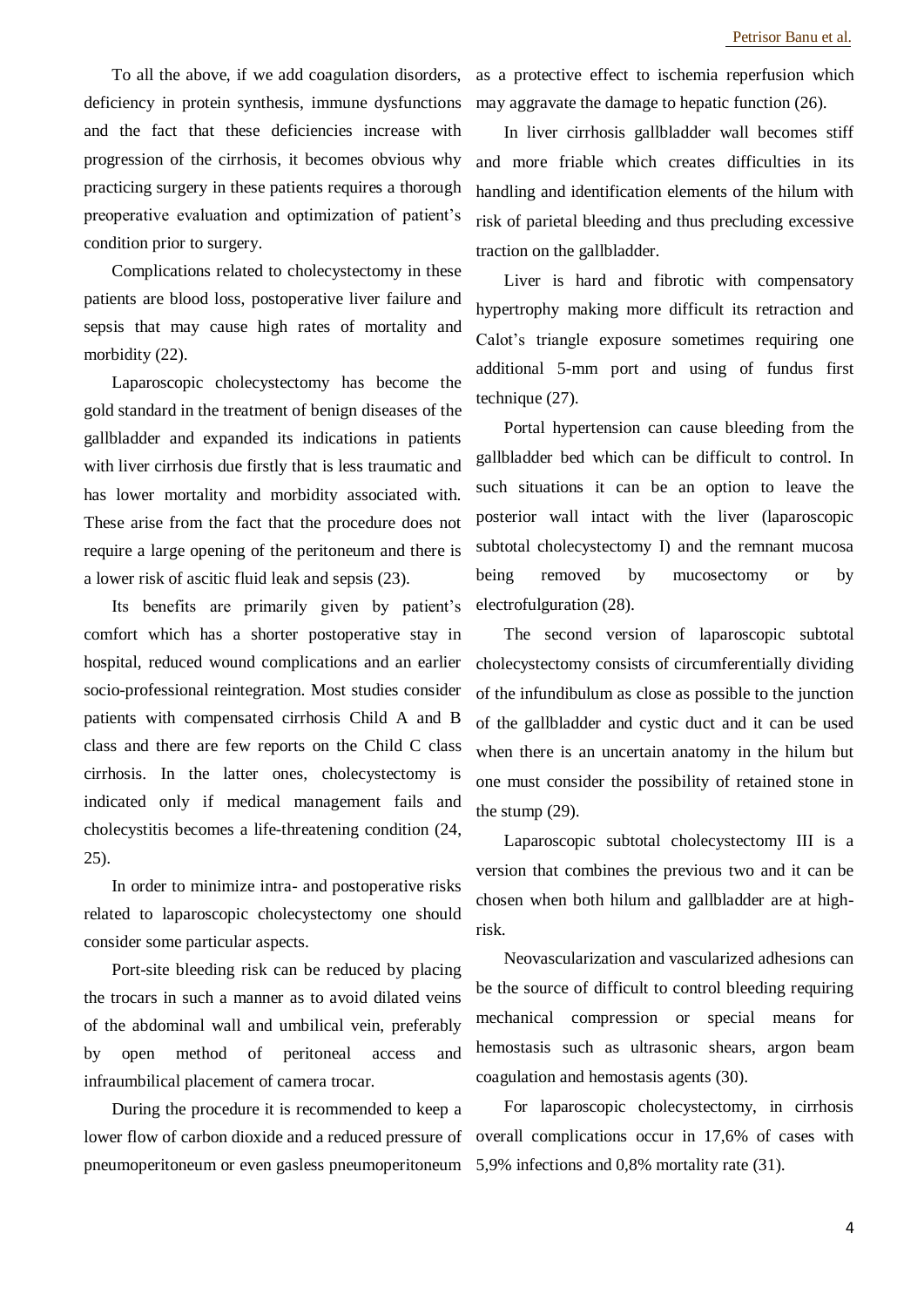The conversion rate is around 6% and it is mainly due to the impossibility to control bleeding or inability to recognize the anatomy properly (32).

Complications are more common in these patients compared to those without cirrhosis and especially for advanced stages of the disease, Child B and C. A higher morbidity is correlated with the presence of ascites (33).

Gallbladder bed, cystic pedicle or port-site may be the sources of persistent bleeding that can require blood transfusion. Postoperative infection can manifest as abdominal collection, wound infection or pulmonary infection.

Surgical act may worsen cirrhosis causing liver failure, encephalopathy and worsening of ascites  $(34)$ . 4.

By comparison, in patients with liver cirrhosis, open surgery has a longer operative and anesthetic time, it is accompanied by a higher blood loss and its morbidity is higher than non-cirrhotic patients by deterioration of liver function, pulmonary 5. complications, wound infections and postoperative hernia. Complications occur in 47,7% of cases and infection in 19,9%. Mortality can reach 2% (31, 35, 36).

#### **Conclusions**

In patients with liver cirrhosis laparoscopic cholecystectomy is the preferable procedure for gallstone disease. The technique has some particularities resulting from local anatomical changes and particular solutions can be adopted.

In experienced hands, conversion to open technique remains low and morbidity and mortality rates are within acceptable limits.

The best results are obtained in Child A and B stages.

### **References**

1. McGillicuddy JW, Villar JJ, Rohan VS, Bazaz S, Taber DJ, Pilch NA, Baliga PK, Chavin KD. Is cirrhosis a contraindication to laparoscopic cholecystectomy? *Am Surg*. 2015; 81(1): 52-5. PMID: 25569066

- 2. Machado NO. Laparoscopic cholecystectomy in cirrhotics. *JSLS*. 2012; 16(3): 392-400. PMID: 23318064 [https://doi.org/10.4293/108680812X13462882736](https://doi.org/10.4293/108680812X13462882736493) [493](https://doi.org/10.4293/108680812X13462882736493)
- 3. Del Olmo Leale I, Moraglia E, Bottino G, Rachef M, Dova L, Cariati A, De Negri A, Diviacco P, Andorno E. Role of Liver Transplantation in Bilio-Vascular Liver Injury After Cholecystectomy. *Transplant Proc*. 2016; 48(2): 370-6. PMID: 27109958

<https://doi.org/10.1016/j.transproceed.2015.12.035>

- 4. Xiao L, Li JW, Zheng SG. Totally laparoscopic ALPPS in the treatment of cirrhotic hepatocellular carcinoma. *Surg Endosc*. 2015; 29(9): 2800-1. PMID: 25515978 [https://doi.org/10.1007/s00464-](https://doi.org/10.1007/s00464-014-4000-1) [014-4000-1](https://doi.org/10.1007/s00464-014-4000-1)
- 5. Tazuma S. Gallstone disease: Epidemiology, pathogenesis, and classification of biliary stones (common bile duct and intrahepatic). *Best Pract Res Clin Gastroenterol*. 2006; 20(6): 1075-83. PMID: 17127189

<https://doi.org/10.1016/j.bpg.2006.05.009>

- 6. Cheng Y, Xiong XZ, Wu SJ, Lin YX, Cheng NS. Laparoscopic vs. open cholecystectomy for cirrhotic patients: a systematic review and metaanalysis. *Hepatogastroenterology*. 2012; 59(118): 1727-34. PMID: 22193435
- 7. Zhang Y, Liu D, Ma Q, Dang C, Wei W, Chen W. Factors influencing the prevalence of gallstones in liver cirrhosis. *J Gastroenterol Hepatol*. 2006; 21: 1455–1458. PMID: 16911692 <https://doi.org/10.1111/j.1440-1746.2006.04465.x>
- 8. Lledó JB, Ibañez JC, Mayor LG, Juan MB. Laparoscopic cholecystectomy and liver cirrhosis. *Surg Laparosc Endosc Percutan Tech*. 2011; 21(6): 391-5. PMID: 22146159 <https://doi.org/10.1097/SLE.0b013e31823b5096>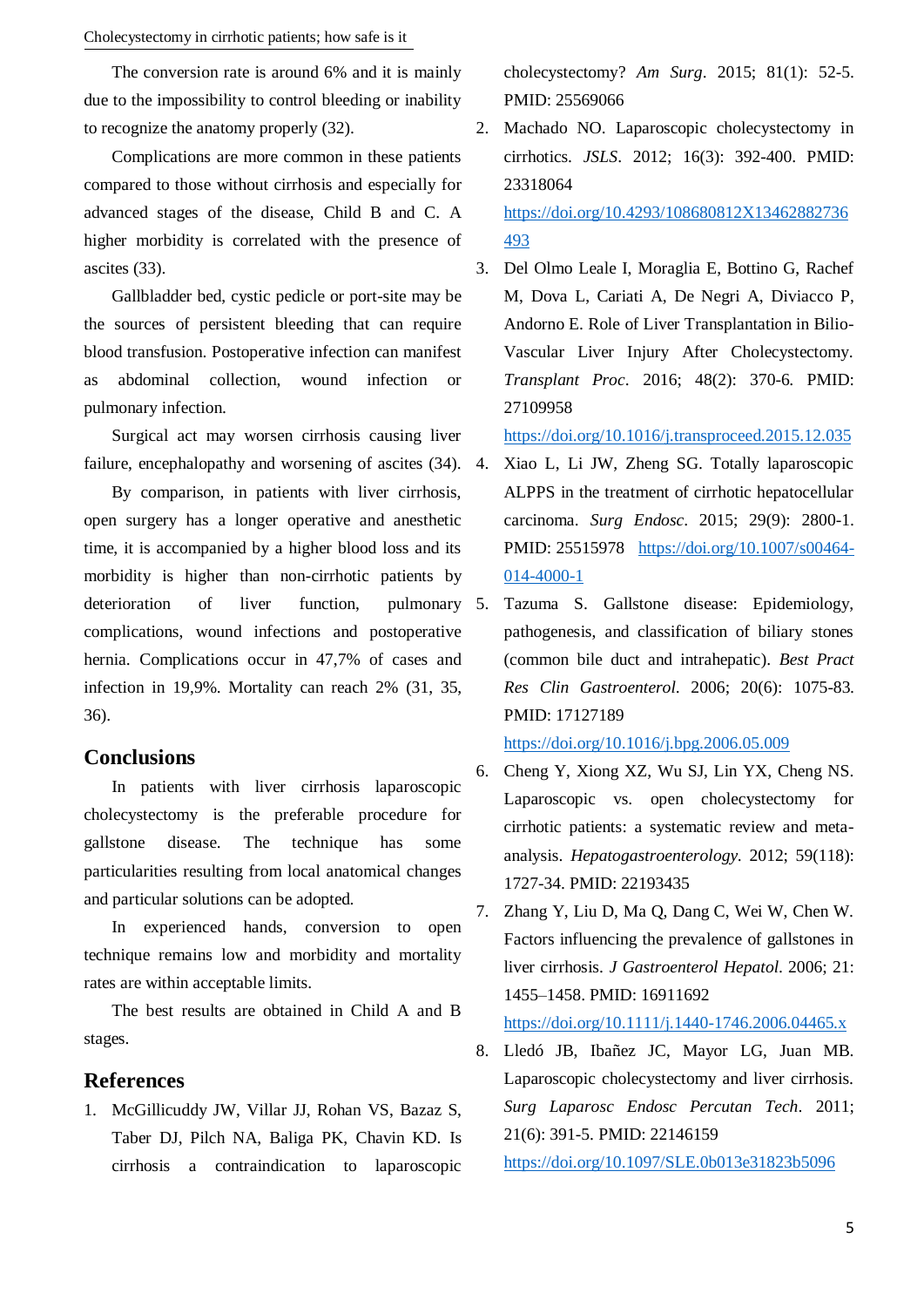- 9. El Nakeeb A, Askar W, El Lithy R, Farid M. Clipless laparoscopic cholecystectomy using the Harmonic scalpel for cirrhotic patients: a prospective randomized study. *Surg Endosc.* 2010; 24(10): 2536-41. PMID: 20376490 <https://doi.org/10.1007/s00464-010-0999-9>
- 10. Rotellar F, Bueno Á, Benito A, Martí-Cruchaga P, Zozaya G, Pedano N, Pardo F. Totally analysis of a single-centre series of 71 cases. *Cir Esp*. 2012; 90(9): 569-75. PMID: 22841612 <https://doi.org/10.1016/j.ciresp.2012.05.020>
- 11. Chang TS, Lo SK, Shyr HY, Fang JT, Lee WC, Tai DI, Sheen IS, Lin DY, Chu CM, Liaw YF. Hepatitis C virus infection facilitates gallstone formation. *J Gastroenterol Hepatol*. 2005; 20(9): 1416-21. PMID: 16105130 <https://doi.org/10.1111/j.1440-1746.2005.03915.x>
- Partial cholecystectomy: a technique that makes hilar dissection easier in recipient hepatectomy. *Transplant Proc*. 2014; 46(1): 216-8. PMID: 24507054

<https://doi.org/10.1016/j.transproceed.2013.05.016>

- cholecystectomy in cirrhotic patients. *JSLS*. 2009; 13(4): 592-6. PMID: 20202403 [https://doi.org/10.4293/108680809X12589999537](https://doi.org/10.4293/108680809X12589999537959) [959](https://doi.org/10.4293/108680809X12589999537959)
- 14. Machado NO. Laparoscopic cholecystectomy in 22. Bessa SS, Abdel-Razek AH, Sharaan MA, cirrhotics. *JSLS*. 2012; 16(3): 392-400. PMID: 23318064 [https://doi.org/10.4293/108680812X1346288273](https://doi.org/10.4293/108680812X13462882736493) [6493](https://doi.org/10.4293/108680812X13462882736493)
- 15. Acalovschi M. Gallstones in patients with liver cirrhosis: Incidence, etiology, clinical and therapeutical aspects. *World J Gastroenterol*. 2014; 20(23): 7277-85. PMID: 24966598 <https://doi.org/10.3748/wjg.v20.i23.7277>
- 16. Franceschet I, Zanetto A, Ferrarese A, Burra P, Senzolo M. Therapeutic approaches for portal

biliopathy: A systematic review. *World J Gastroenterol*. 2016; 22(45): 9909-9920. PMID: 28018098

<https://doi.org/10.3748/wjg.v22.i45.9909>

- 17. Rizk HA, Saleem AA. Laparoscopic cholecystectomy for patients with cholelithiasis and liver cirrhosis. *J Egypt Soc Parasitol*. 2008; 38(2): 609-20. PMID: 18853632
- laparoscopic resection of solid hepatic lesions: 18. Quillin RC 3rd, Burns JM, Pineda JA, Hanseman D, Rudich SM, Edwards MJ, Tevar AD. Laparoscopic cholecystectomy in the cirrhotic patient: predictors of outcome. *Surgery*. 2013; 153(5): 634-40. PMID: 23305593 <https://doi.org/10.1016/j.surg.2012.11.012>
	- 19. Ji W, Li LT, Li JS. Role of laparoscopic subtotal cholecystectomy in the treatment of complicated cholecystitis. *Hepatobiliary Pancreat Dis Int*. 2006; 5(4): 584-9. PMID: 17085347
- 12. Ara C, Ozdemir F, Ateş M, Ozgör D, Kutlutürk K. 20. Chmielecki DK, Hagopian EJ, Kuo YH, Kuo YL, Davis JM. Laparoscopic cholecystectomy is the preferred approach in cirrhosis: a nationwide, population-based study. *HPB (Oxford).* 2012; 14(12): 848-53. PMID: 23134187 <https://doi.org/10.1111/j.1477-2574.2012.00562.x>
- 13. Shaikh AR, Muneer A. Laparoscopic 21. Lledó JB, Ibañez JC, Mayor LG, Juan MB. Laparoscopic cholecystectomy and liver cirrhosis. *Surg Laparosc Endosc Percutan Tech.* 2011; 21(6): 391-5. PMID: 22146159

<https://doi.org/10.1097/SLE.0b013e31823b5096>

- Bassiouni AE, El-Khishen MA, El-Kayal el-SA. Laparoscopic cholecystectomy in cirrhotics: a prospective randomized study comparing the conventional diathermy and the harmonic scalpel for gallbladder dissection. *J Laparoendosc Adv Surg Tech A*. 2011; 21(1): 1-5. PMID: 21166564 <https://doi.org/10.1089/lap.2010.0255>
- 23. Nicoll A. Surgical risk in patients with cirrhosis. *J Gastroenterol Hepatol*. 2012; 27(10): 1569-75. PMID: 22694313 [https://doi.org/10.1111/j.1440-](https://doi.org/10.1111/j.1440-1746.2012.07205.x) [1746.2012.07205.x](https://doi.org/10.1111/j.1440-1746.2012.07205.x)